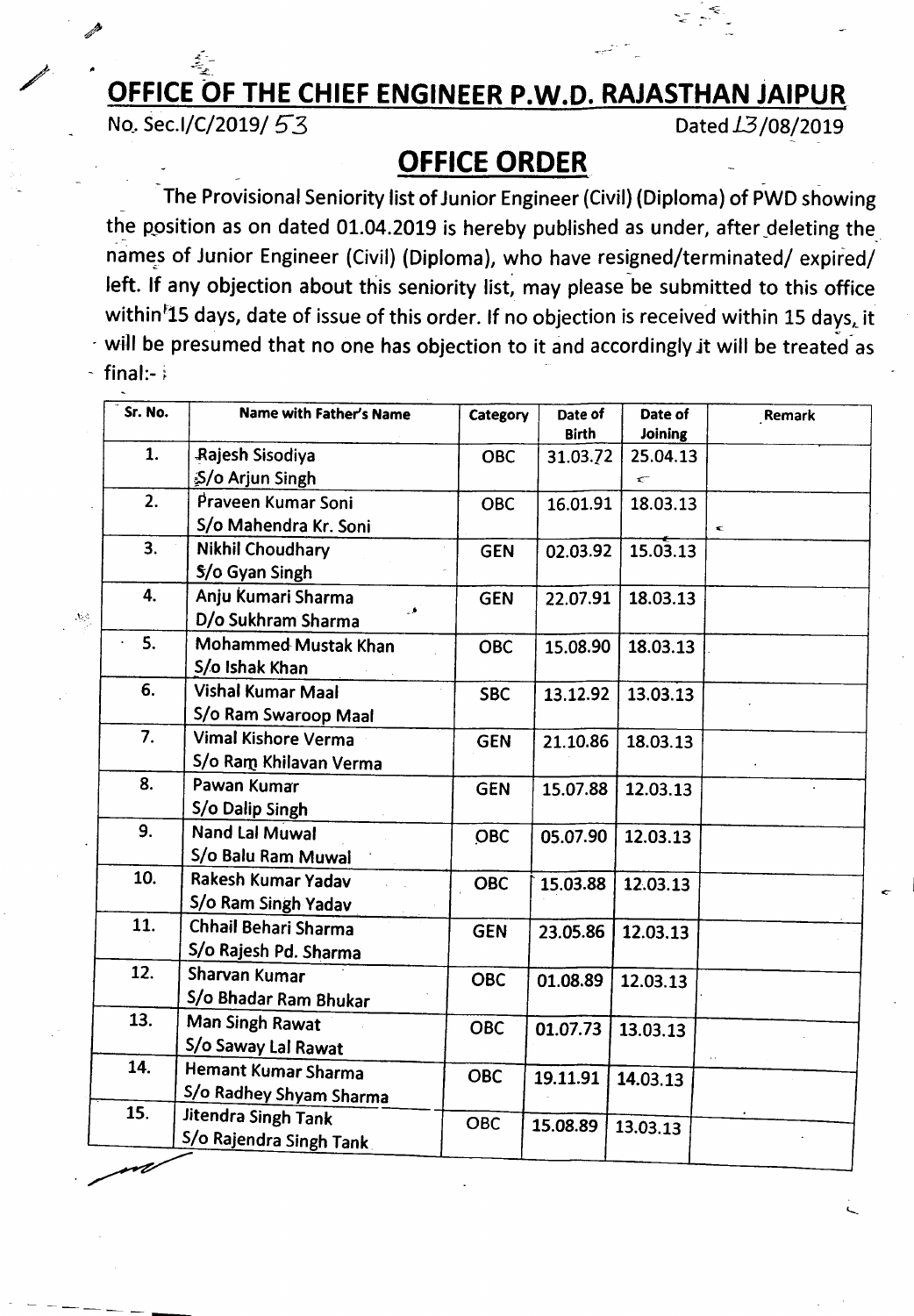| 16.  | <b>Bhupendra Singh-Dhangar</b> | <b>GEN</b> | 18.11.76  | 13.03.13 |  |
|------|--------------------------------|------------|-----------|----------|--|
|      | S/o Narsingh Dhangar           |            |           |          |  |
| 17.  | <b>Balram Meena</b>            | <b>ST</b>  | 03.11.92. | 18.03.13 |  |
|      | S/o Bhagvan Sahay              |            |           |          |  |
| 18.  | Pradeep Kumar                  | <b>OBC</b> | 23.12.90  | 12.03.13 |  |
|      | S/o Mahender Singh             |            |           |          |  |
| 19.  | Kamlesh Kumar Jangir           | <b>OBC</b> | 15.08.86  | 13.03.13 |  |
|      | S/o Jagdish Pd. Jangir         |            |           |          |  |
| 20.  | Sanjay Virana                  | <b>SBC</b> | 15.07.88  | 22.03.13 |  |
|      | S/o Arjun Singh                |            |           |          |  |
|      |                                | <b>OBC</b> | 08.02:87  | 13.03:13 |  |
| 21.  | Moin Tasleem Kohri             |            |           |          |  |
|      | S/o Taj Mohammed Kohri         |            |           |          |  |
| 22.  | <b>Ramveer Singh</b>           | <b>OBC</b> | 30.10.91  | 13.03.13 |  |
|      | S/o Nahar Singh                |            |           |          |  |
| 23.  | Hari Ram Jat                   | <b>OBC</b> | 01.06.92  | 12.03.13 |  |
|      | S/o Ramkaran Jat               |            |           |          |  |
| 24.  | Asha Ram Bagalia               | <b>OBC</b> | 01.06.91  | 12.03.13 |  |
|      | S/o Lala Ram Bagalia           |            |           |          |  |
| 25.  | $\leq$<br>Rakesh Kumar         | <b>SC</b>  | 02.09.92  | 05.04.13 |  |
|      | S/o Sohan Lal                  |            |           |          |  |
| 26.  | Anil Kumar Jangir              | <b>OBC</b> | 01.07.88  | 18.03.13 |  |
|      | S/o Laxmi Narayan              |            |           |          |  |
|      | $\cdot$                        | <b>ST</b>  | 01.07.90  | 14.03.13 |  |
| 27.  | Premraj Meena                  |            |           |          |  |
|      | S/o Shankar Lal Meena          | <b>ST</b>  | 26.07.91  | 18.03.13 |  |
| 28.  | Pintoo Kumar Meena             |            |           |          |  |
|      | S/o Hari Ram Meena             |            |           |          |  |
| 29.  | Iti Kumawat                    | <b>OBC</b> | 15.12.90  | 12.03.13 |  |
|      | D/o Murlidhar Kumawat          |            |           |          |  |
| 30.  | Yogesh Diwakar                 | <b>SC</b>  | 20.04.88  | 13.03.13 |  |
|      | S/o Om Prakash Diwakar         |            |           |          |  |
| 31.  | Daya Ram Meena                 | <b>ST</b>  | 01.01.85  | 13.03.13 |  |
|      | S/o Chhaju Ram Meena           |            |           |          |  |
|      | Yogesh Kumar Meena             | <b>ST</b>  | 16.05.92  | 13.03.13 |  |
| 32.5 | S/o Atar Singh Meena           |            | ¢         |          |  |
|      |                                | <b>SC</b>  | 08.09.79  | 01.05.13 |  |
| 33.  | Lalit Meghwal                  |            |           |          |  |
|      | S/o Bhanwar Lal Meghwal        | <b>ST</b>  | 16.06.79  | 13.03.13 |  |
| 34.  | Sandeep Sheerra                |            |           |          |  |
|      | S/o Ramji Lal Meena            |            |           | 03.05.13 |  |
| 35.  | <b>Bheru Lal Meena</b>         | <b>ST</b>  | 01.09.71  |          |  |
|      | S/o Kishan Lal                 |            |           |          |  |
| 36.  | Anil Kumar Nagar               | <b>SC</b>  | 10.05.74  | 08.04.13 |  |
|      | S/o Puran Mal                  |            |           |          |  |
|      | Ram Kishan Meghwal             | <b>SC</b>  | 25.04.80  | 14.03.13 |  |
| 37.  |                                |            |           |          |  |
|      | S/o Budha Ram                  | <b>SC</b>  | 21.12.84  | 12.03.13 |  |
| 38.  | Virendra Nayak                 |            |           |          |  |
|      | S/o Ram Narayan Nayak          | SC         | 29.06.74  | 14.03.13 |  |
| 39.  | Roshan Survavanshi             |            |           |          |  |
|      | S/o Mangi Lal Suryavanshi      |            |           |          |  |

/

 $\mathcal{N}_{\mathcal{C}}$ 

~

 $\overline{\phantom{a}}$ ~